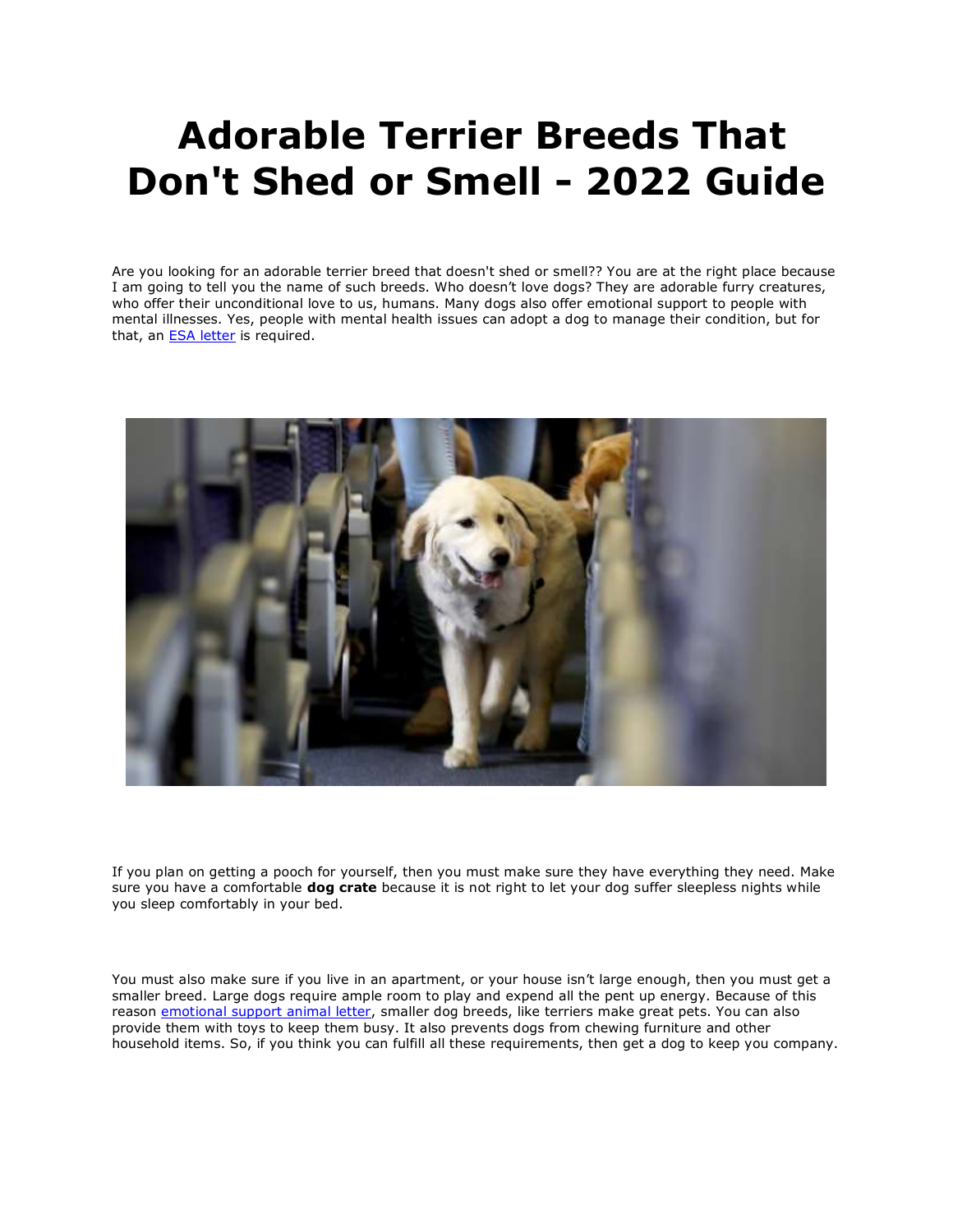Dog shedding and the smell are some of the most common problems that dog owners come across. It not only deprives the dog of the required care, but it keeps the owner away from the dog, and it can impact both dogs as well as the owner. In some of the cases, the problem of dog shedding and smell becomes so severe that dogs are pushed to leave the house or the owners of the dogs leave their dogs somewhere outside so that they can have an odor-free environment. In the same way, dog shedding is not only messy but it is equally injurious for the health of children in the house. Terrier is one of the dog breeds that face such issues, so it is important to search about it, as there are very few terrier breeds that neither smell nor shed. So, it is better to take help from Google or search for some best dog breeds before being trapped into a mistake or making a choice that can end up in regret. Some affordable and guaranteed **terrier breeds** that will neither shed nor smell are as follows:

- **•** Tibetan Terrier
- Shih Tzu
- Maltese Terrier
- Basenji
- Irish Water Spaniel
- Bouvier Des Flanders
- Cairn Terrier
- Australian Silky Terrier
- Labradoodle
- Border Terrier
- Yorkshire Terrier
- **Schnauzer**
- Scottish Terrier
- Brussels Griffon
- Chinese Crested
- Portuguese Water Dog
- Havanese
- Soft-Coated Wheaten Terrier
- West Highland White Terrier
- Poodle

All these breeds are not only popular but these dogs will not shed nor are they smelly. You will not regret having them as these are some of the dogs that can help you live a hypo-allergic life as these dogs are allergy-free. However, it is also important to know that not all allergies are associated with fur and dander so it is not obvious that if a dog is a low-shedder and you will not be allergic to it. The context of being allergic should be discussed with the doctor. However, the above mentioned are some of the dogs will never shed and you can have the best time of your life with these dogs. The process is simple; an LMHP assesses the condition of the patient to determine if they really need an [esa letter for housing.](https://myesaletter.net/) If the LMHP gives their approval then the letter can be obtained within weeks.

**Useful Resources:**

[Emotional Support Canines To](https://richardcarlson.webstarts.com/blog/post/emotional-support-canines-to-work-with-daily-workout-2022-guide) Work With Daily Workout – 2022 Guide

[Stay Fit and Healthy with Your Emotional Support Dog](https://richardcarlson.webstarts.com/blog/post/stay-fit-and-healthy-with-your-emotional-support-dog-2022-guide) – 2022 Guide